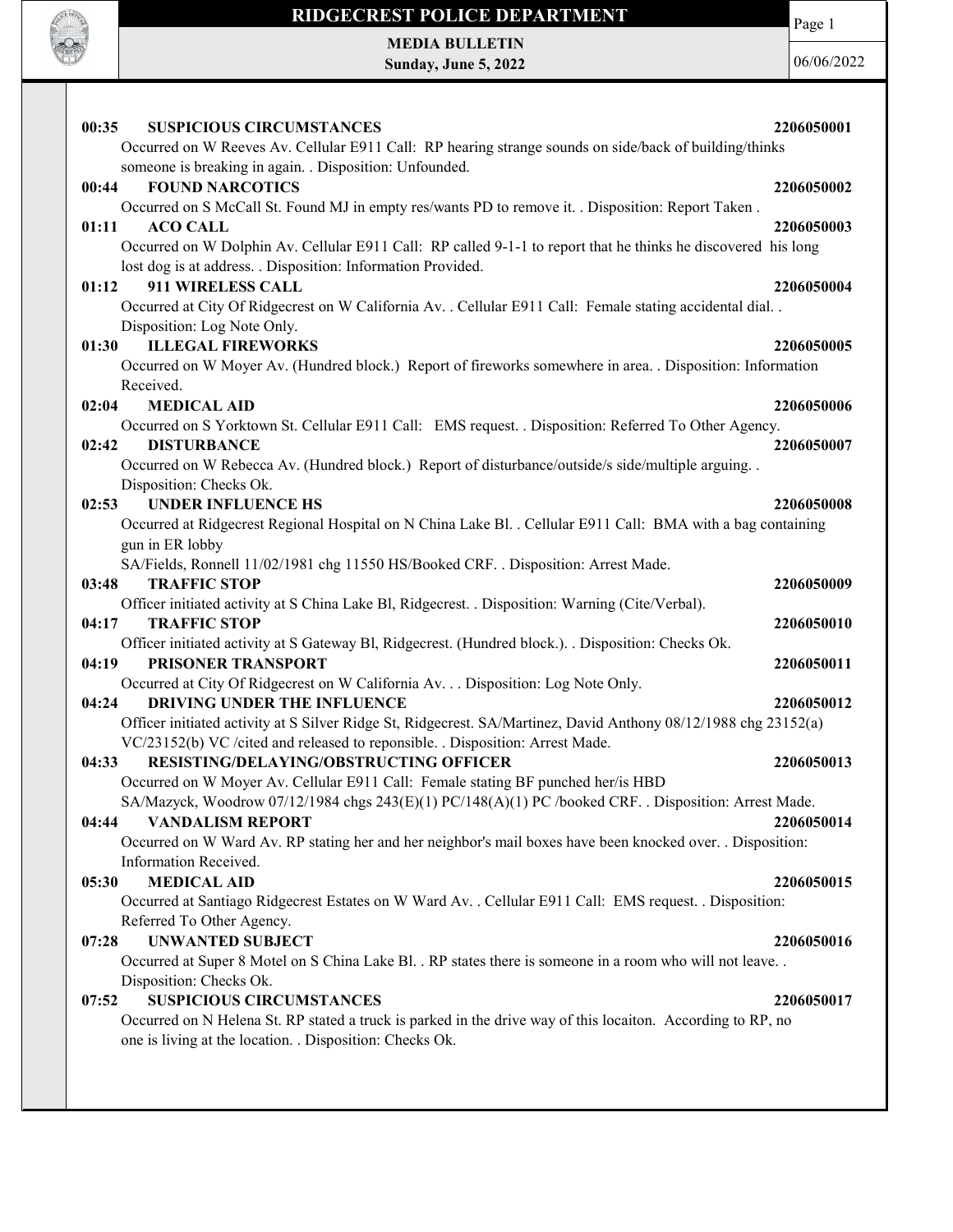

Page 2

MEDIA BULLETIN Sunday, June 5, 2022

| PROPERTY DAMAGE ONLY TC<br>08:39<br>Occurred at Starbucks Coffee on E Bowman Rd/S China Lake Bl. . Cellular E911 Call: 2 vehicles in intersection /<br>no injuries. . Disposition: Report Taken.                                  | 2206050018 |
|-----------------------------------------------------------------------------------------------------------------------------------------------------------------------------------------------------------------------------------|------------|
| 09:06<br><b>CONTACT CITIZEN</b><br>Occurred at City Of Ridgecrest on W California Av. . RP requesting to speak to officers. . Disposition:                                                                                        | 2206050019 |
| Information Received.<br>09:12<br><b>WARRANT ARREST</b><br>Occurred at City Of Ridgecrest on W California Av. . Outside agency arrested Roseann Manzo 7/17/80 for her<br>warrants out of Ridgecrest. . Disposition: Report Taken. | 2206050020 |
| <b>INFORMATION</b><br>09:18<br>Occurred on E Ridgecrest Bl. RP reporting she lost keys in her home. If found return to her. . Disposition: Log                                                                                    | 2206050021 |
| Note Only.                                                                                                                                                                                                                        |            |
| 10:01<br><b>BURGLARY ALARM</b>                                                                                                                                                                                                    | 2206050022 |
| Occurred at Dj's Pub on E Garnet Av. . Zone one activation alarm. . Disposition: False Alarm.<br>10:25<br><b>MEDICAL AID</b>                                                                                                      | 2206050023 |
| Occurred on S Sunset St. Cellular E911 Call: EMS request. . Disposition: Referred To Other Agency.                                                                                                                                |            |
| 10:43<br><b>BURGLARY ALARM</b>                                                                                                                                                                                                    | 2206050024 |
| Occurred on N Carolyn Av. Front door entry motion. . Disposition: False Alarm.                                                                                                                                                    |            |
| 11:01<br><b>INFORMATION</b>                                                                                                                                                                                                       | 2206050025 |
| Occurred on W Moyer Av. RP reporting his lubs have hardened and the government is illegally putting                                                                                                                               |            |
| sounds out. . Disposition: Log Note Only.                                                                                                                                                                                         |            |
| <b>BURGLARY ALARM</b><br>11:18<br>Occurred on S Porter St. Zone 11 front motion. . Disposition: False Alarm.                                                                                                                      | 2206050026 |
| <b>INFORMATION</b><br>11:47                                                                                                                                                                                                       | 2206050027 |
| Occurred on N Palm Dr. RP reported the mail box in the area was left open. Unable to secure it. . Disposition:                                                                                                                    |            |
| Log Note Only.                                                                                                                                                                                                                    |            |
| 12:01<br><b>ACO CALL</b>                                                                                                                                                                                                          | 2206050028 |
| Occurred at Walmart Supercenter on E Bowman Rd. . Cellular E911 Call: 2 dogs left in a car in the pharmacy                                                                                                                        |            |
| drive through. Car unknown make or model or color. . Disposition: Gone Prior to Arrival.                                                                                                                                          |            |
| 911 WIRELESS CALL<br>12:05                                                                                                                                                                                                        | 2206050029 |
| Occurred at City Of Ridgecrest on W California Av. . Cellular E911 Call: RP stated she needs to be transferred                                                                                                                    |            |
| for an emergency in Bakersfield. . Disposition: Log Note Only.<br><b>FOUND PROPERTY</b><br>12:13                                                                                                                                  | 2206050030 |
| Occurred at City Of Ridgecrest on W California Av. . RP stated he found a wallet in the Sequoia National                                                                                                                          |            |
| Forest. . Disposition: Report Taken .                                                                                                                                                                                             |            |
| <b>TERRORIST THREATS</b><br>13:16                                                                                                                                                                                                 | 2206050031 |
| Occurred at Western Homes Realty 2 on N Oasis Dr. . EX making threats towards RP. . Disposition:                                                                                                                                  |            |
| Unfounded.                                                                                                                                                                                                                        |            |
| <b>CONTACT CITIZEN</b><br>13:27                                                                                                                                                                                                   | 2206050032 |
| Occurred at City Of Ridgecrest on W California Av. . RP requesting info from a report from a while back<br>Disposition: Information Provided.                                                                                     |            |
| 911 HANG UP<br>13:48                                                                                                                                                                                                              | 2206050033 |
| Occurred at Walmart Supercenter on E Bowman Rd. . No answer on call back. . Disposition: Log Note Only.                                                                                                                           |            |
| <b>TRAFFIC STOP</b><br>13:57<br>Officer initiated activity at Saddas Eastridge Market, E Ridgecrest Bl, Ridgecrest. . Disposition: Warning                                                                                        | 2206050034 |
| (Cite/Verbal).                                                                                                                                                                                                                    |            |
| <b>CONTACT CITIZEN</b><br>14:41                                                                                                                                                                                                   | 2206050035 |
| Occurred on S Inyo St. RP has questions about RO. . Disposition: Information Provided.                                                                                                                                            |            |
|                                                                                                                                                                                                                                   |            |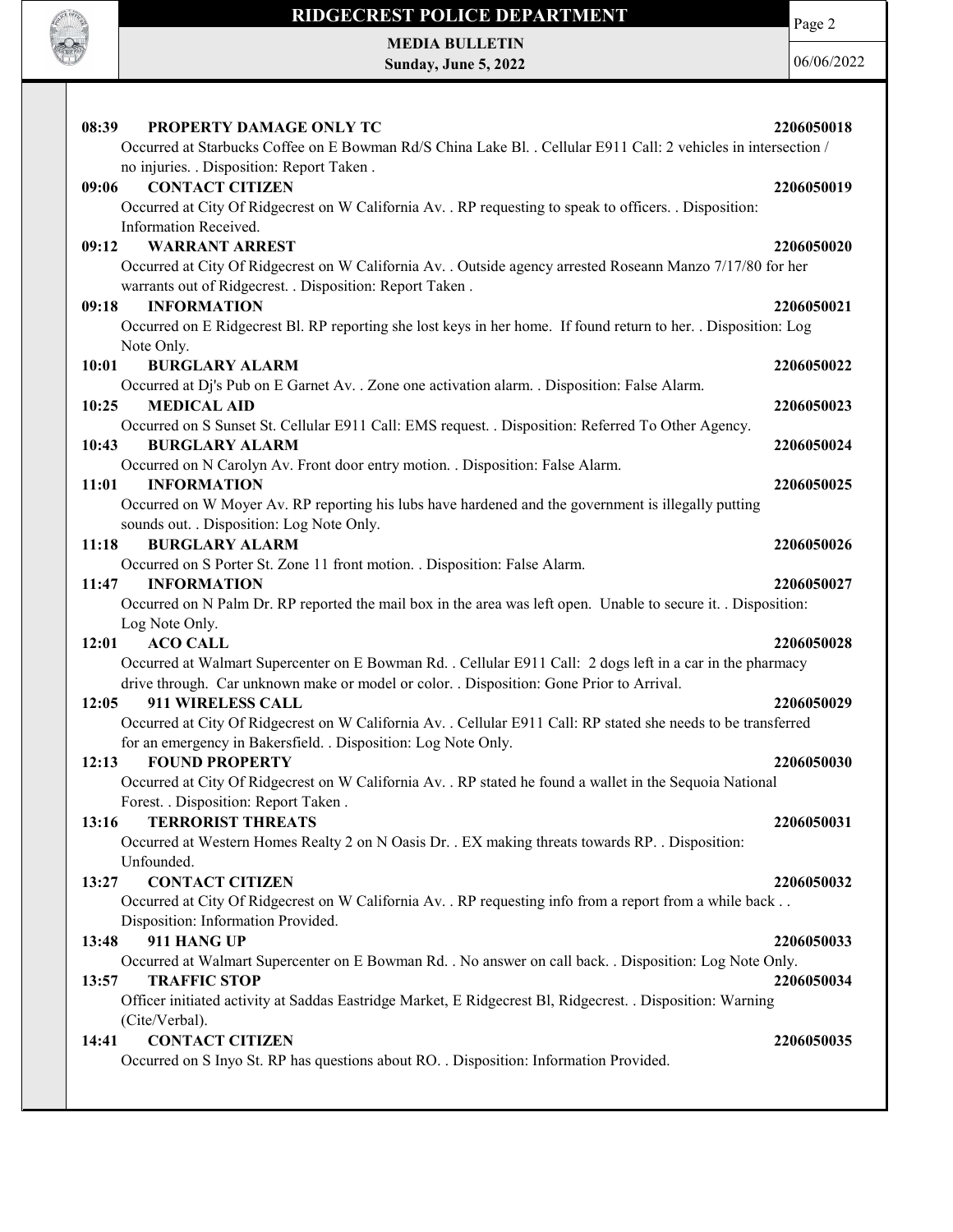

Page 3

MEDIA BULLETIN Sunday, June 5, 2022

| 15:01<br>911 HANG UP<br>Occurred at City Of Ridgecrest on W California Av. . Cellular E911 Call: No answer on call back. . Disposition:                                                                              | 2206050036 |
|----------------------------------------------------------------------------------------------------------------------------------------------------------------------------------------------------------------------|------------|
| Log Note Only.                                                                                                                                                                                                       |            |
| 15:13<br><b>UNWANTED SUBJECT</b>                                                                                                                                                                                     | 2206050037 |
| Occurred on N China Lake Bl. Cellular E911 Call: BFA blue t-shirt gray shorts standing in line screeming at                                                                                                          |            |
| people in store. . Disposition: Civil Problem.<br><b>MEDICAL AID</b>                                                                                                                                                 |            |
| 15:16<br>Occurred at Gateway Villa Apartments on N Gateway Bl. . Cellular E911 Call: EMS Request. . Disposition:                                                                                                     | 2206050038 |
| Referred To Other Agency.                                                                                                                                                                                            |            |
| <b>MEDICAL AID</b><br>15:19                                                                                                                                                                                          | 2206050039 |
| Occurred on S Greenlawn St. Cellular E911 Call: EMS request. . Disposition: Referred To Other Agency.                                                                                                                |            |
| 15:52<br><b>INFORMATION</b>                                                                                                                                                                                          | 2206050040 |
| Occurred on W Moyer Av. RP advised while riding his bicycle he saw 2 pipes about a vehicle monitoring him. .                                                                                                         |            |
| Disposition: Log Note Only.                                                                                                                                                                                          |            |
| 16:16<br><b>ACO CALL</b>                                                                                                                                                                                             | 2206050041 |
| Officer initiated activity at S Gordon St, Ridgecrest. . Disposition: Necessary Action Taken.                                                                                                                        |            |
| <b>FOLLOW UP</b><br>16:24                                                                                                                                                                                            | 2206050042 |
| Officer initiated activity at W Haloid Av, Ridgecrest. . Disposition: Negative Contact.                                                                                                                              |            |
| 16:28<br><b>JUVENILE PROBLEM</b>                                                                                                                                                                                     | 2206050043 |
| Occurred at Pearson Park on W Vicki Av/N Downs St. . RP stated there were kids playing on top of the play<br>sets outside. RP concerned a kid might fall and hurt themselves. . Disposition: Necessary Action Taken. |            |
| <b>INFORMATION</b><br>17:26                                                                                                                                                                                          | 2206050044 |
| Occurred on S Silver Ridge St. Cellular E911 Call: RP had questions about people being in her home                                                                                                                   |            |
| Disposition: Information Received.                                                                                                                                                                                   |            |
| <b>ACO CALL</b><br>18:32                                                                                                                                                                                             | 2206050047 |
| Occurred on N Wayne St. Barking dog for over 45 min. . Disposition: Quiet On Arrival.                                                                                                                                |            |
| 18:42<br><b>WARRANT ARREST</b>                                                                                                                                                                                       | 2206050048 |
| Occurred at Town & Country Mobile Home Park on N Norma St. . Rp states nephew's roommate assaulted him                                                                                                               |            |
| last night. rp requesting an officer to come talk to him.                                                                                                                                                            |            |
| SA/Russell, Eric Dean Jr 09/24/88                                                                                                                                                                                    |            |
| RM053697A/\$13k/HS 11377(A)<br>RM053217A/\$13k/HS 11364; HS 11377(A)                                                                                                                                                 |            |
| cited/rel'd. . Disposition: Arrest Made.                                                                                                                                                                             |            |
| <b>UNWANTED SUBJECT</b><br>18:52                                                                                                                                                                                     | 2206050049 |
| Occurred on W Plumblossom Ct. Cellular E911 Call: Service Class: WPH2 rp states son is unwanted in the                                                                                                               |            |
| home. rp states son gets violent and thinks he may be coming down from drug usage. . Disposition: Necessary                                                                                                          |            |
| Action Taken.                                                                                                                                                                                                        |            |
| AUDIBLE ALARM/RP OTHER THAN ALARM CO<br>19:07                                                                                                                                                                        | 2206050050 |
| Officer initiated activity at Paul & Sons Automotive, W Ridgecrest Bl, Ridgecrest. . Disposition: False Alarm.                                                                                                       |            |
| 19:13<br><b>MEDICAL AID</b>                                                                                                                                                                                          | 2206050051 |
| Occurred on W Moyer Av. Cellular E911 Call: Service Class: WPH2 ambulance request. . Disposition: Referred                                                                                                           |            |
| To Other Agency.                                                                                                                                                                                                     |            |
| <b>JUVENILE PROBLEM</b><br>19:30                                                                                                                                                                                     | 2206050052 |
| Occurred on E Kendall. Cellular E911 Call: Service Class: WPH2 rp states juvs throwing water balloons at cars.<br>. Disposition: Referred To Other Agency.                                                           |            |
| <b>TRAFFIC STOP</b><br>19:45                                                                                                                                                                                         | 2206050053 |
| Officer initiated activity at W Wilson Av, Ridgecrest. (Hundred block.). . Disposition: Warning (Cite/Verbal).                                                                                                       |            |
|                                                                                                                                                                                                                      |            |
|                                                                                                                                                                                                                      |            |
|                                                                                                                                                                                                                      |            |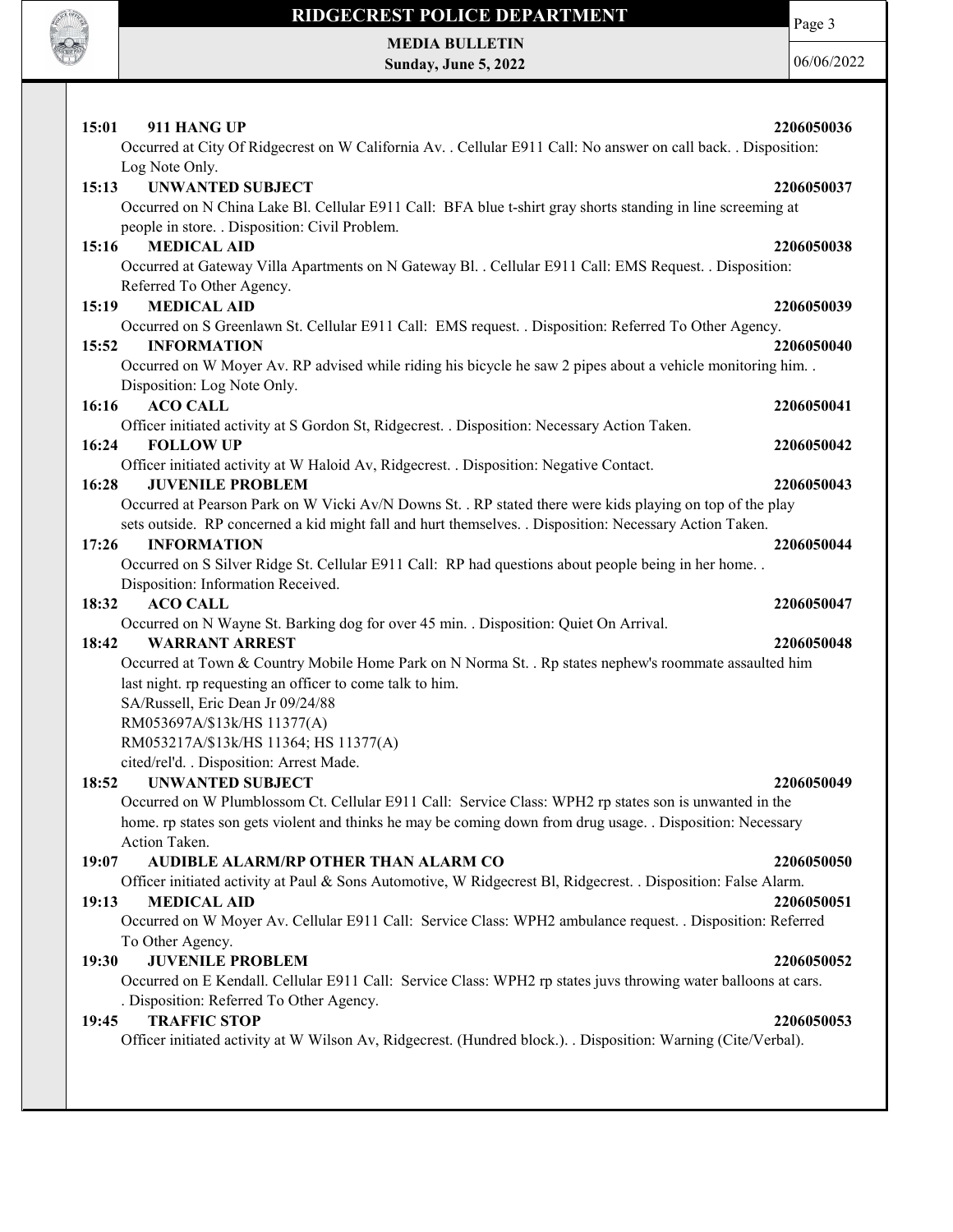

MEDIA BULLETIN Sunday, June 5, 2022 Page 4

| 19:52 | <b>THEFT</b><br>Occurred on W Reeves Av. Call rp. rp states a 5 ft step ladder was stolen off of her front porch sometime last                                                                               | 2206050054 |
|-------|--------------------------------------------------------------------------------------------------------------------------------------------------------------------------------------------------------------|------------|
|       | night. . Disposition: Information Received.                                                                                                                                                                  |            |
| 20:12 | <b>WARRANT ARREST</b>                                                                                                                                                                                        | 2206050055 |
|       | Officer initiated activity at N Gold Canyon Dr, Ridgecrest. (Hundred block.) SA/Barragan, Elijah 09/11/93<br>RM055878A/\$10k/PC 148(A)(1); PC 647(F) ARREST 22-207                                           |            |
|       | RF008920A/No Bail/PC 460(B); PC 594(B)(1)                                                                                                                                                                    |            |
|       | RM055453A/\$15k/PC 148.9(A); PC 459.5; PC 647(F)                                                                                                                                                             |            |
|       | RM055289A/\$5k/PC 647(F)                                                                                                                                                                                     |            |
|       | RM052417A/\$77k/HS 11550(A); PC 148(A)(1)                                                                                                                                                                    |            |
|       | RM050437A/No Bail/HS 11377(A)                                                                                                                                                                                |            |
|       | booked Mojave. . Disposition: Arrest Made.                                                                                                                                                                   |            |
| 20:13 | <b>CONTACT CITIZEN</b>                                                                                                                                                                                       | 2206050056 |
|       | Occurred at Town & Country Mobile Home Park on N Norma St. . Call rp. rp requesting to speak to an officer.<br>when asked what he needed he stated "i don't know". . Disposition: Information Provided.      |            |
| 20:24 | <b>INFORMATION RECEIVED</b>                                                                                                                                                                                  | 2206050057 |
|       | Occurred on W Moyer Av. Misc info. . Disposition: Log Note Only.                                                                                                                                             |            |
| 20:34 | PRISONER TRANSPORT                                                                                                                                                                                           | 2206050058 |
|       | Officer initiated activity at City Of Ridgecrest, W California Av, Ridgecrest. . Disposition: Necessary Action                                                                                               |            |
|       | Taken.                                                                                                                                                                                                       |            |
| 20:42 | <b>BATTERY</b>                                                                                                                                                                                               | 2206050059 |
|       | Occurred on S China Lake Bl. Service Class: VOIP rp states female assaulted her. rp states female came onto                                                                                                  |            |
|       | her property. rp is at Subway south because they stole her phone. . Disposition: Gone On Arrival.                                                                                                            |            |
| 20:53 | <b>MEDICAL AID</b>                                                                                                                                                                                           | 2206050060 |
|       | Occurred on S Appaloosa St. Cellular E911 Call: Service Class: WPH2 ambulance request. . Disposition:                                                                                                        |            |
|       | Referred To Other Agency.                                                                                                                                                                                    |            |
| 20:59 | <b>DISTURBANCE - SUBJECT</b>                                                                                                                                                                                 | 2206050061 |
|       | Occurred at Best Western China Lake Inn on S China Lake Bl. . Rp states there is a wma/50's-60's/tank                                                                                                        |            |
|       | top/shorts yelling at the top of his lungs outside. . Disposition: Unable To Locate.                                                                                                                         |            |
| 21:03 | <b>LAND TRESPASS</b>                                                                                                                                                                                         | 2206050062 |
|       | Occurred on W Haloid Av. Rp states subj came back on property and he has it on video. . Disposition:                                                                                                         |            |
|       | Negative Contact.                                                                                                                                                                                            |            |
| 21:19 | <b>CONTACT CITIZEN</b>                                                                                                                                                                                       | 2206050063 |
|       | Occurred at Saddas Eastridge Market on E Ridgecrest Bl. . Service Class: BUSN rp called and stated she was                                                                                                   |            |
|       | now at above location and needs an officer. rp was advised that she needed to stay at that location so an                                                                                                    |            |
|       | officer can talk to her. . Disposition: Report Taken.                                                                                                                                                        |            |
| 21:32 | <b>CONTACT CITIZEN</b>                                                                                                                                                                                       | 2206050064 |
|       | Occurred on S Sunset St. Rp states son is at the house yelling and screaming at her and destroying things                                                                                                    |            |
|       | Disposition: Information Provided.                                                                                                                                                                           |            |
| 21:39 | <b>HAZARDOUS CONDITION</b>                                                                                                                                                                                   | 2206050065 |
|       | Occurred at S Lincoln St/E Church Av. Cellular E911 Call: Service Class: WPH2 telephone pole arching                                                                                                         |            |
|       | Disposition: Referred To Other Agency.                                                                                                                                                                       |            |
| 22:03 | <b>FOLLOW UP</b>                                                                                                                                                                                             | 2206050066 |
|       | Officer initiated activity at W Panamint Av, Ridgecrest. . Disposition: Follow Up Completed.                                                                                                                 |            |
| 22:04 | <b>CONTACT CITIZEN</b>                                                                                                                                                                                       | 2206050067 |
|       | Occurred at Ridgecrest Regional Hospital on N China Lake Bl. . Cellular E911 Call: Service Class: WPH2 rp<br>states female that drove him to the hospital left in it. . Disposition: Necessary Action Taken. |            |